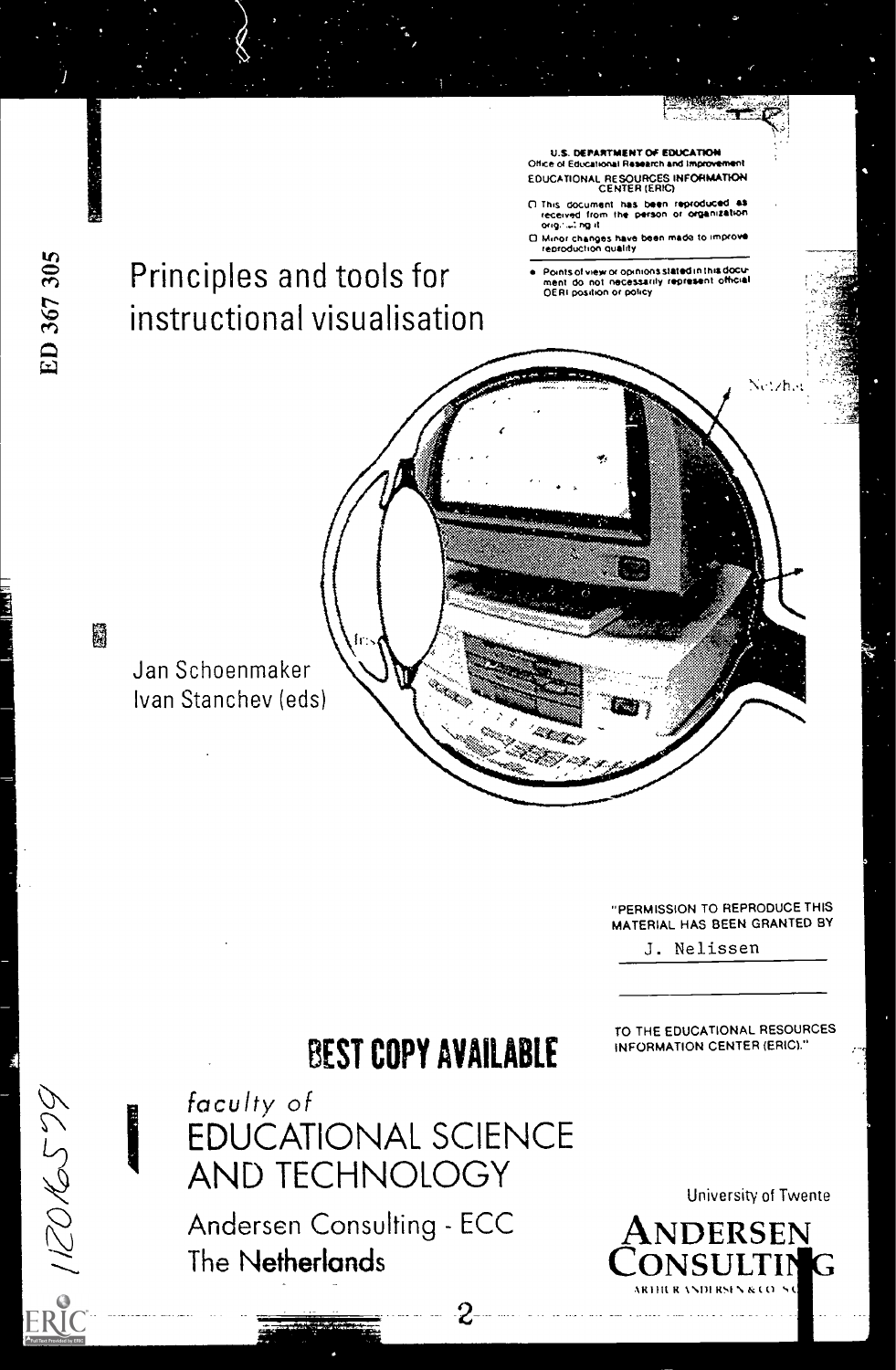## Conceptual Metaphors for the Visualisation in Interactive Learning

Piet Kommers

## Abstract

With the arrival of the full spectrum of presentation modes in computer-based learning resources, it becomes urgent to review already existing theories about visualisation and animation as defined for paper-based publication, movie and video.

One of the differences between traditional media and hypermedia is that the first ones take the user along in a consistent sequence of episodes that refers to a lay-out, story or scenario that can be understood and in some way or another 'be predicted' from cultural experience and prior knowledge. Hypermedia in contrary allows the user to jump away from a current piece of information to a certain aspect which is only an arbitrary detail of the previous scope. Text-based hypermedia (called hypertext) allows the user to browse via concept identity. This means that a term in an explanation can be exploded by clicking the location of this term (called hot spot). The same term will appear at the top of the exploded view, and will also be the key issue its content. The concept identity is the fact that the term in the clicked hot spot is identical to the subject of the exposition in the exploded view. Browsing through pictures, video and sound elements allows the user to zoom in on details. However it is quite complicated to guarantee some kind of concept identity in the transition from one picture element to another. The reason is that picture elements are less self-contained than words in a text. The context dependency of visual elements causes surprise and confusion in the user. One way to solve this problem is to enclose meta-information with the visual representation which links different views with concepts that are present at both sides of the link.

Hypertext links can be visualised in a concept network, where the nodes stand for concepts. The concept node represents the 'dentity between hot spot and the key issue in the subsequent exploded view. Generalising the concept network to picture transitions can be done by prompting clusters of elements and labelling them with a concept term. The choice of clusters and the term will orient the user to the type of digression he/she may expect after clicking a certain hot spot.

Conceptual overlays in audio and video segments presuppose a moderate level of granularity; The overlay should remain valid for a minimum time span so that the user can anticipate his browsing direction while seeing the next fragment. This can be done by having the hot spot elements at static positions in the screen, while the moving elements settle the context situation in which critical concepts arise The conceptual metaphor for effective use of hypermedia constitutes schematic representations which is an accentuation of the meaningful elements the user should be aware of while browsing through unknown information. At the same time it might function as an episternic analysis for the hypermedia designer who needs an explicit content description in the design phase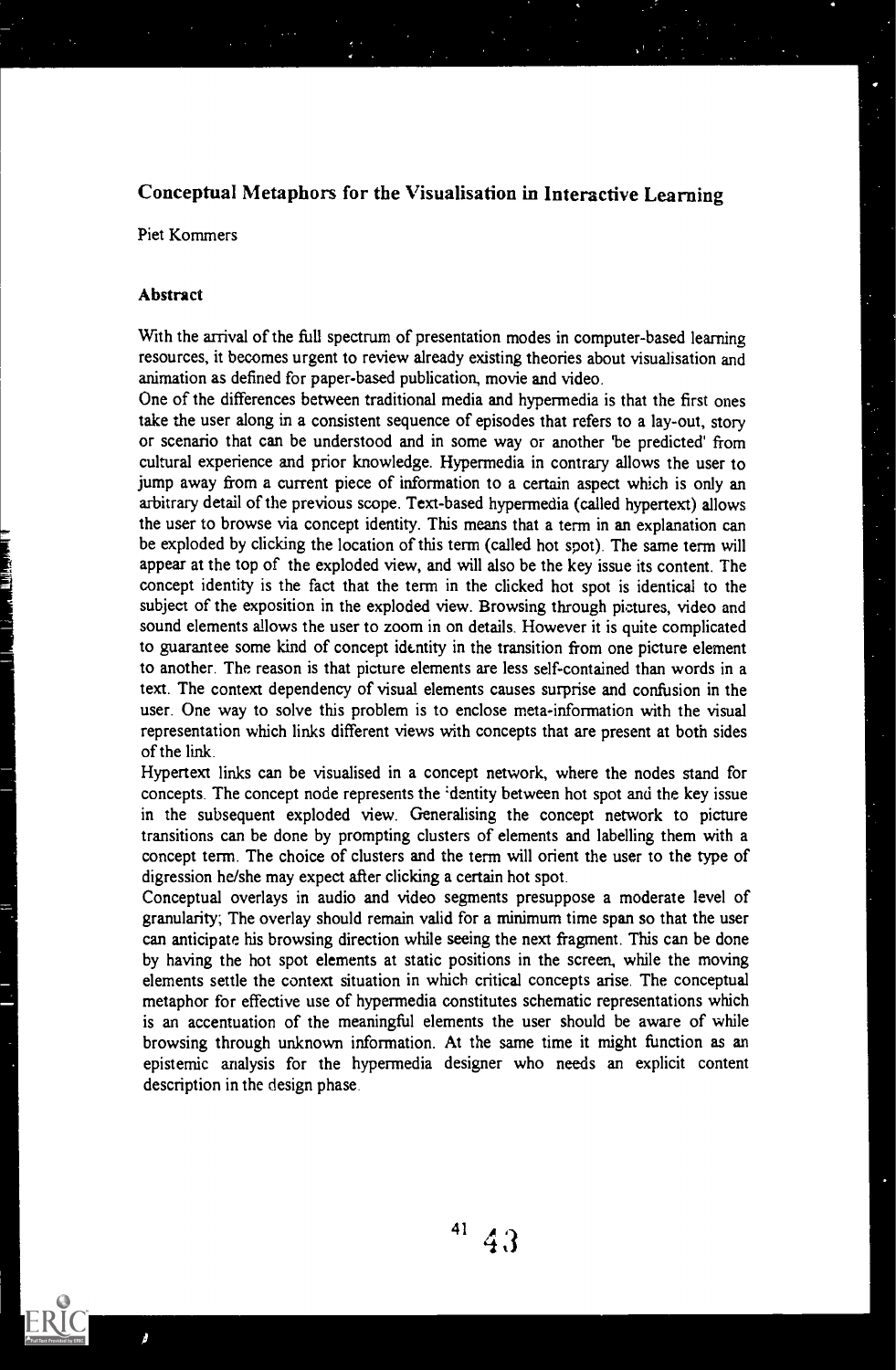### Introduction

Computer-based learning programs have triggered again the basic discussion on didactic strategies, styles in learning dialogues and the design of information elements like text, visual images and sound. The key element in this revived debate is the notion of 'self-control' for the student versus the attempts to facilitate learning by regulating the learning process by pacing and sequencing information elements and systematic remediation of evolved misconceptions in the student's mind. Hypermedia and multimedia were quite welcome after twenty years of high expectations of 'advanced programmed instruction', 'intelligent tutoring' and 'student model-driven dialogues' Rather than stimulating the traditional opposition between student- versus system control its seems more productive now to unify them by asserting that hypermedia explorations might serve complementary stages in learning and instruction. Initial stages of learning in which pre-cognitive levels of expertise and intuition in the student are mobilized, versus the need for a more controlled instruction facilitating a later, more operational stage of learning in which correct task performance plays an important role. This chapter presents the merits of recent visualisation techniques in pre cognitive learning stages while using hypermedia. Essential for the cognitive benefits in this stage are the so-called metacognitive effects; Balajthy, E., 1990 and Cates, W., 1992.

The availability of pictures, sounds and video in electronic learning material brings the opportunity to confront the student with flexible realistic views in a certain domain. Especially as competing media programs like television commercials with astonishing video clips, animations and highly suggestive and condensed social episodes penetrate, it is quite urgent to make interactive learning programs as expressive as possible to elicit emotions and keep the attention of the user.

The user flexibility of hypermedia gives full control on sequence, focus and perspective to the learner. While hypertext browsing has become popular quite quickly, hypermedia browsing is still rare. One reason for it is the amount of effort to prepare the numerous transitions and necessary visual consequences that should be anticipated. Another important complexity is in the inconsistencies that may arise when allowing the user to browse between visuals, sounds and video fragments. The chosen solution to overcome ambiguous transitions between pictorial elements is to superpone conceptual structures on the candidate hot spots. Before going into the techniques of concept representation, - metaphors and interaction procedures, let's review already existing theories about visualisation and animation as defined for paper-based publication, movie and video.

## Words, Images and the Level of Abstraction.

'Words and images cannot be derived from each other, .....' Foucault, 1966. It stresses the uniqueness of human senses. Quite typical prehistoric tribes reflected their desires and fears in pictographic images. After centuries however they moved to more abstract cryptic symbols representing objects but also feelings and reflections These symbols did not necessarily resemble the objects they referred to: A separation between reality and mental representation Words like symbols do not necessarily refer to one concrete object or situation, it may r'so point to a more general unity of things Words like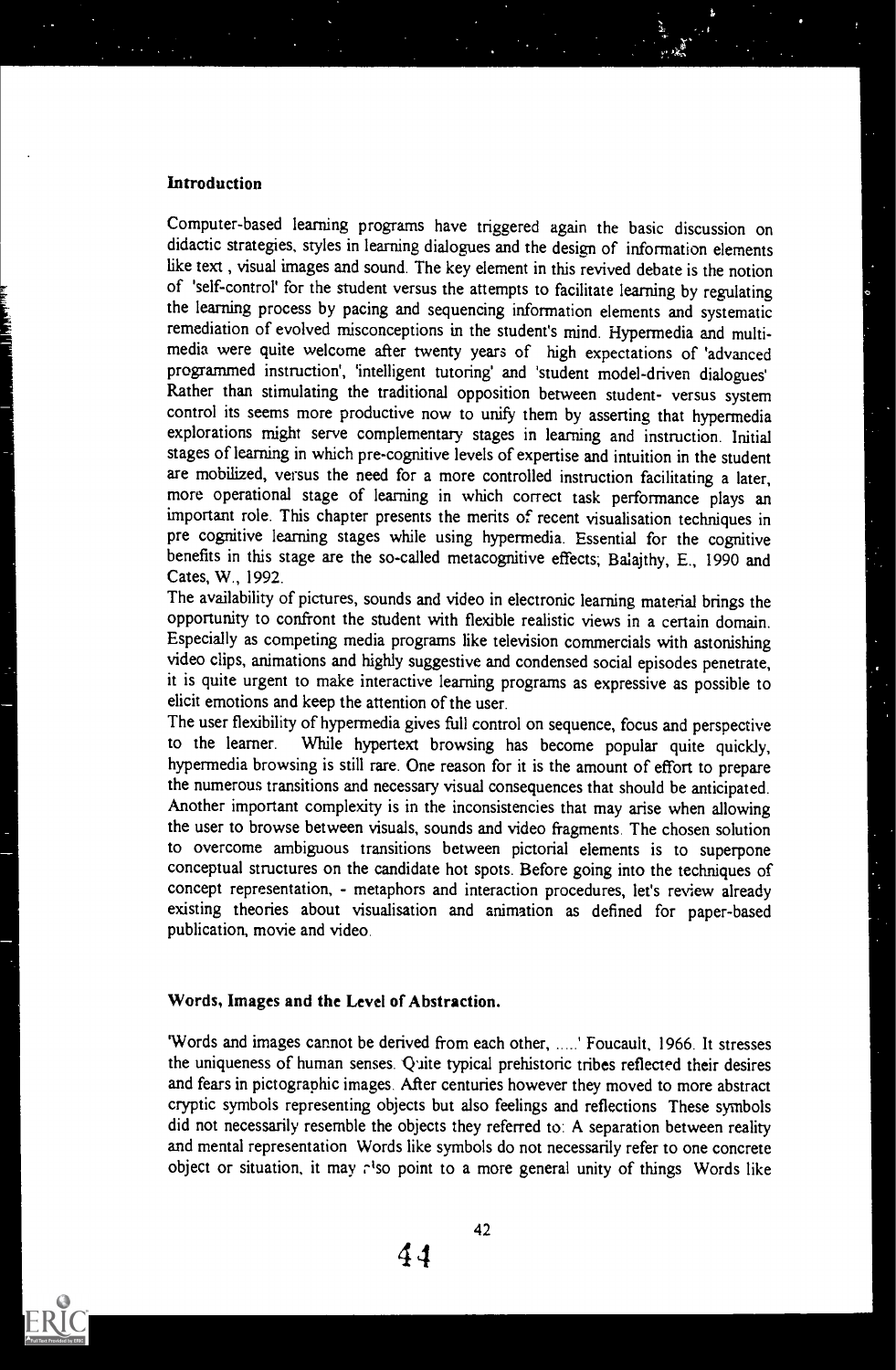'cattle' or 'agriculture' are typical generalised concepts in the sense that they 'pack' a set of more specific concepts like 'cow', 'deer' etc.



The typical difference between word and image is that words do typically tend to express generality and tend to neglect individual perceptions, while images do defacto point to specific elements of reality. The trade-off for hypermedia designers is to take the advantage of words, tending to tell the most general impact of their meaning, or images which setting the user to the uniqueness of a certain element. General concepts like 'inflation', responsibility', 'entropy' or 'inertia' are difficult to express in static images. If we try to do so as they can hardly express conditions like 'sometimes', 'only if ....' etc. and it brings the user in the danger of picking up irrelevant or even uncorrect attributes in the visualisation of the key concepts. At the other hand images can sketch a typical situation quite rapidly by triggering perceptive templates that we as users know from past experiences Above the so-called 'scheme-activation', images, sound and video have a strong appeal to the imagination of the perceiver. Spatial and episodic consequences of the scenery can be generated and remembered for a long time. Conflicts in pictures can be detected quite easily, as the human eye has been trained for many years. One could even say that the human brain is especially equipped to interpret reality from social and visual messages. The picture with the bed scene in figure 3 is ambiguous in many senses, but several hypotheses can be rejected by the observer immediately The perceptive and interpretative effects are quite dependent from conflict elements in the image. Archetypical features in the outlook and character of actors make it easier to arrange a conflict in the scene. Conflicts arise emotions in the spectator and makes it easier to catch the attention for a longer time. Learning effects will only take place if the arranged conflict is anticipated by a question or open interest in the user. The first of the two next pictures will hence evoke a longer attention from the viewer and will also be processed at a deeper level. As a consequence it may be expected that the picture in figure 4 will be remembered for a longer time, compared with the picture in figure 5 which causes less arousal at the spectator.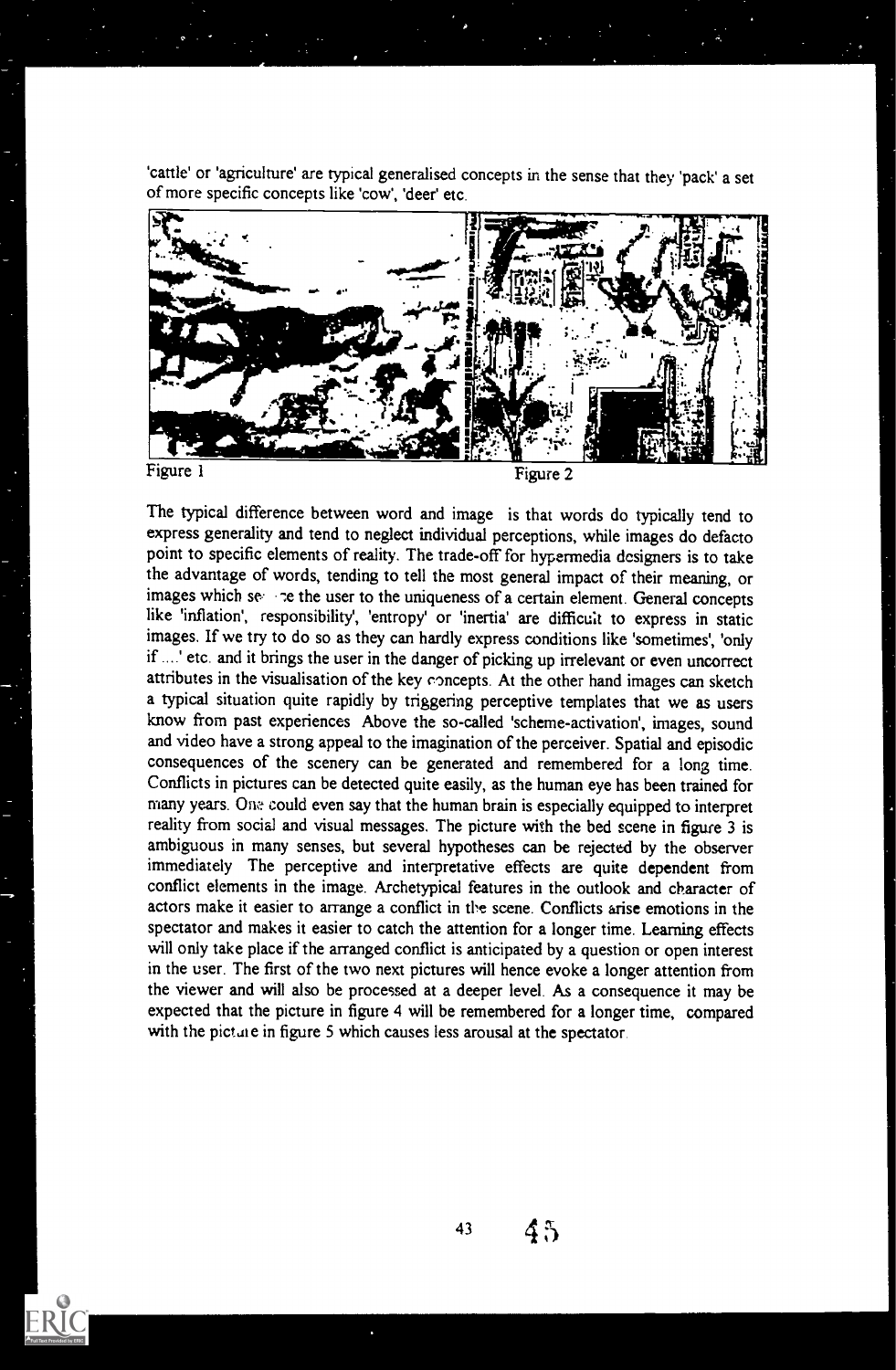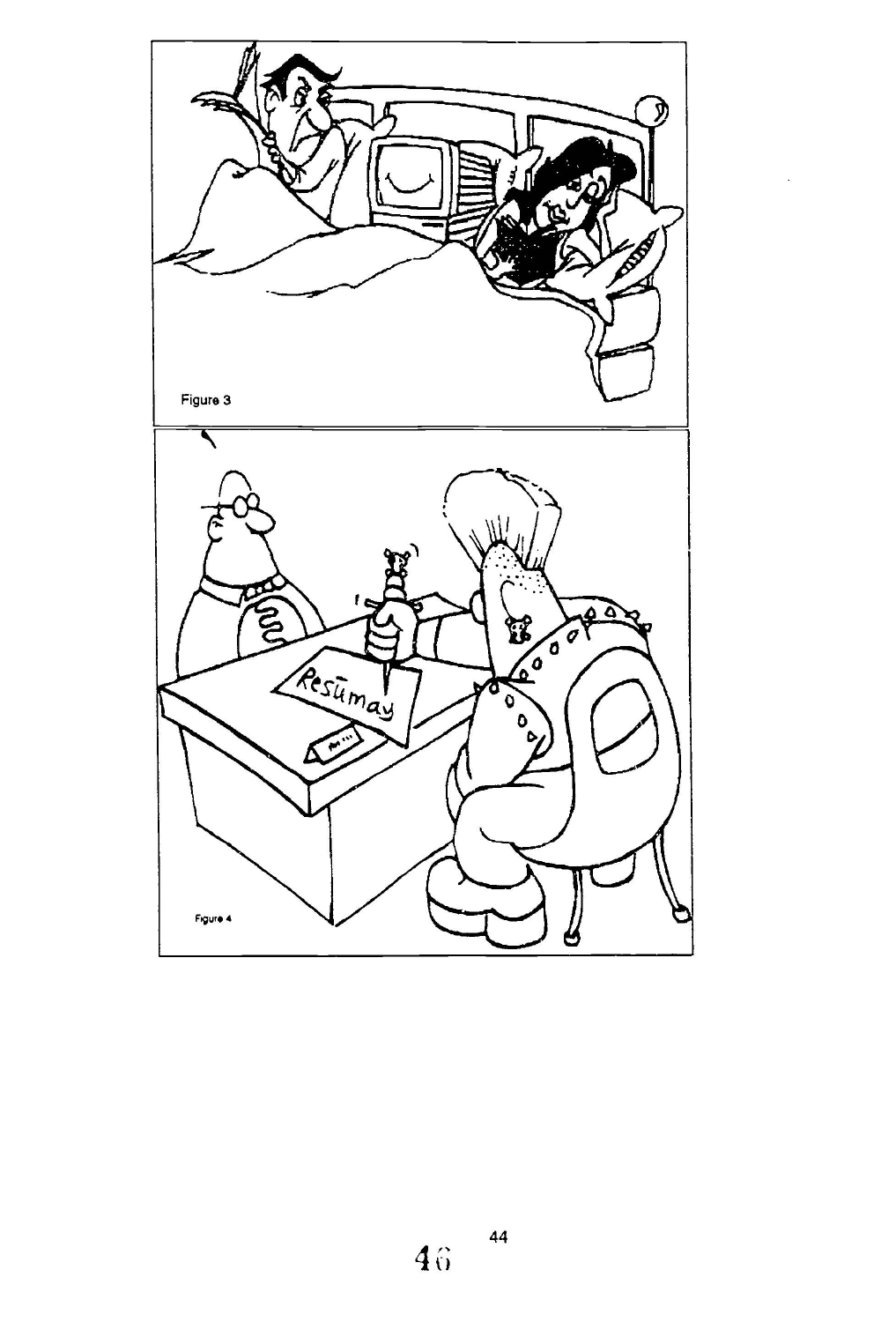

As one tries to explain the difference in examining figures 4 and 5 it makes sense to distinguish between 'understanding' (coping with the meaning of a certain impression) and 'remembering'. It is generally assumed that meaningful processing facilitates remembering. Semantic processing for instance is assumed to be more effective than formal processing; (Jenkins, 1974). Increasing the 'depth' of processing will produce better memory (Craik and Lockhart, 1972; Craik and Tulving, 1975). The key issue is to arrange the images so that they actually trigger emotions, imagination and personal experiences from the past. As culture changes quickly, and persons differ quite a lot, it is hard to find overall guidelines. The urgence to chose the right elements in visuals is clearly demonstrated in the effort given to commercials.

## Trade off Between Abstraction and Concreteness in Presentation.

So far the global distinction between visuals and audio (perceptual) at one side and verbal or written information (conceptual) at the other side has been made. While hypermedia designers are steadily improving the flexibility and expressiveness of browsing, the more fundamental question arises to what extend we might expect beneficial cognitive effects for the user. A dominant criterion so far is the level of excitement and entertainment: The more exuberant presentations, inclusively threedimensional impressions and direct manipulation in space, the more is the appeal to the user.

Besides the alertness on cost-effectiveness it becomes important to find a rationale for the learning criterion that might decide upon presentation richness. Edgar Dale took up the concept of 'realism' of Hoban and Zissman (1937), and laid it down in his 'Cone of

45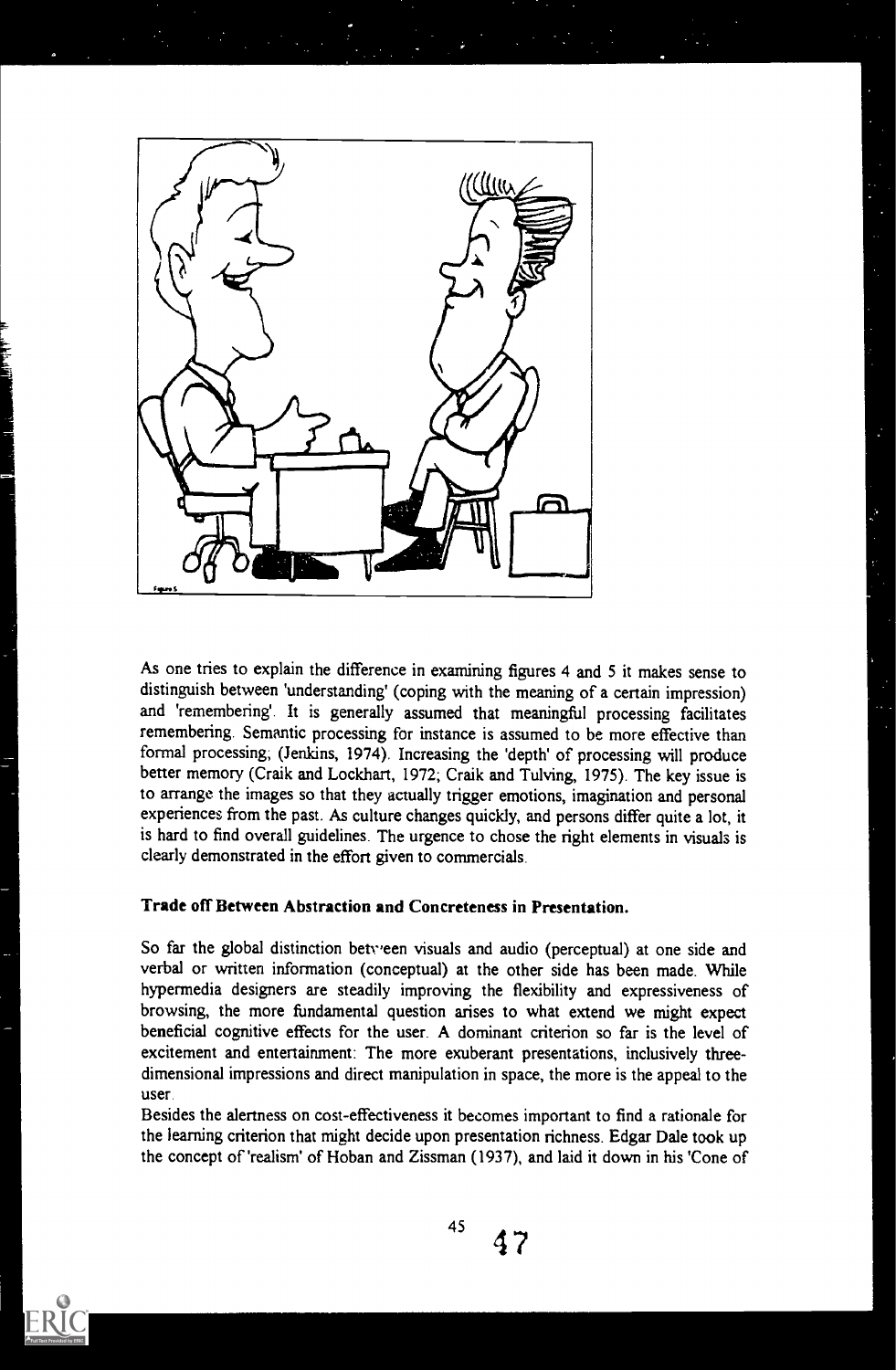Experience'. Dale's ambition is to adapt the realism and the level of user interaction during media presentations to the momentary user's level of cognitive development and competence. The trade off has to be made between the conciseness of information, which is typically appropriate if the student can read and understand scientific expressions, mathematical formulas and pictographic symbols at one side, and more elaborate experiential situations which cost more time and instructional effort, but which will compensate lacks of prior knowledge and which will allow the student to learn by experience before any formal instruction takes place.



Dale's notion on levels of presentation goes beyond the question how to visualise. In fact it addresses the issue of interaction style and instructional strategy. For hypermedia design we can use Dale's cone to decide upon when to invest in full motion video, still video, sketches, the combinations with audio, or visual and verbal symbols only. As many student characteristics are hard to assess during or even more difficult before a learning session, hypermedia presentations might be superior to prepacked CBL sessions as they leave essential choices about the modality of information to the user. Based on cognitive style, prior knowledge or momentary interest the student may ask for presentations at a lower (more concrete) level. It may even be the case that the student at a certain moment wishes to interrupt the presentation and asks for a confrontation with a simulation environment in which so-called 'what-if experiments can be done

 $4S^{-46}$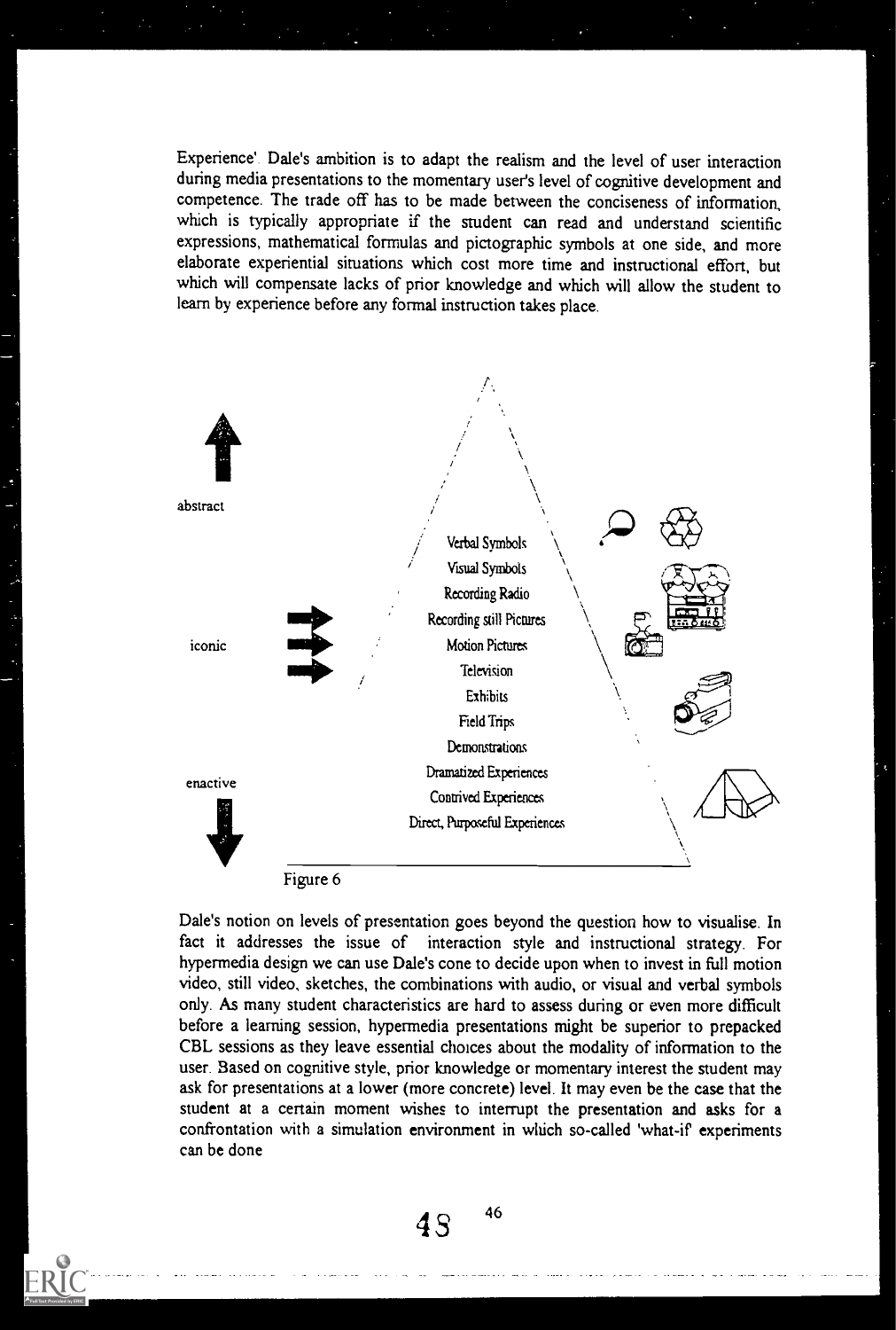#### Concepts, Objects and Visual Representation.

The idea that one can think in images is not as strange it sounds Of course its validity is quite dependent upon our definition of 'thinking'. Many of the human actions are directly based on what we see, hear and smell; The resulting behaviour at those mentioned moments is controlled by a very fast cycle between perceptions, emotions and testing our feelings by taking a perspective for new impressions again. Abstractions, reasoning and conceptual change occurs hardly in those situations This is the very reason why certain social behaviour and emotional reactions are hard to change. It is this pre-cognitive aspect that plays an important role in the effects of visualisations. At one hand we should be aware that images and sounds trigger a fundamental layer in the user/learner, while at the other hand we know from research that they are most effective to consolidate the process of knowledge acquisition and conceptual change. The user of a hypermedia system may benefit from a flexible access to different visual representations so that we might describe this browsing behaviour as operating a camera: Panoramic view, zooming in, zooming out, filtering, jumping back etc. If the information nodes and links via hotspots have been defined from a didactic perspective however, we might expect that these perceptual transitions finally promote mental views which are more or less congruent those of the experts who prepared them. The central discussion about hypermedia as learning resources is to what extent explicit conceptual arguments should be added to the browsing space, before effective learning takes place. This discussion is both relevant for optimising hypermedia for the pre-cognitive stage of learning, and for the integration of hypermedia in more controlled instructional episodes as well.

Let's imagine the domain of combustive engines and see how visuals may facilitate cognitive stages in understanding, generalisation and problem solving. It's hard to imagine how difficult it would be to teach the typical characteristics of a diesel motor to someone who never saw, smelled and felt the movements of a running diesel engine. Not knowing the physical and mechanical principles of a combustive engine, one will still derive quite important aspects of the combustive mechanism by seeing, hearing the effects of such an engine built in a car, boat or train. Having observed the starting process of combustive engines gives already the notion that certain conditions must be met before the process starts running. E.g. the effect of temperature, the speed of the rotation and the degree of choking and giving throttle.

 $47 \quad 49$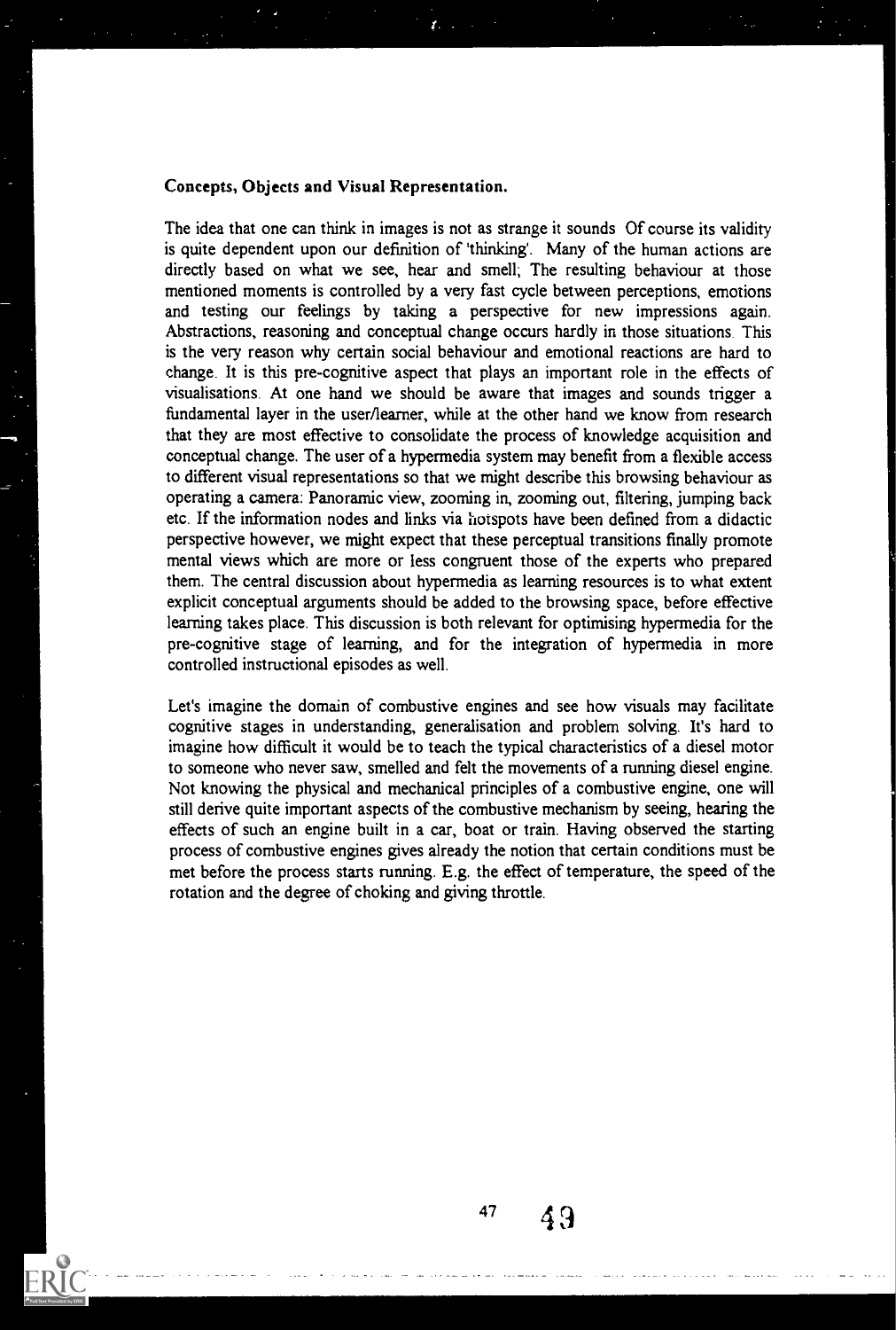

However most of the even very successful car drivers do not know any formal aspect of the combustive mechanism. Even after many years driving, these perceptions and experiences are not sufficient at all to build up a correct idea what happens in the motor itself. To acquire such knowledge is exactly the typical task for education and training. In terms of Dale's cone of experience it is the question then to migrate tactically from perceptual confrontations with the phenomenon of combustive engine up to more conceptual representations so that flexible knowledge may evolve.





Otto Engine Figure 8 Otto Engine Figure 9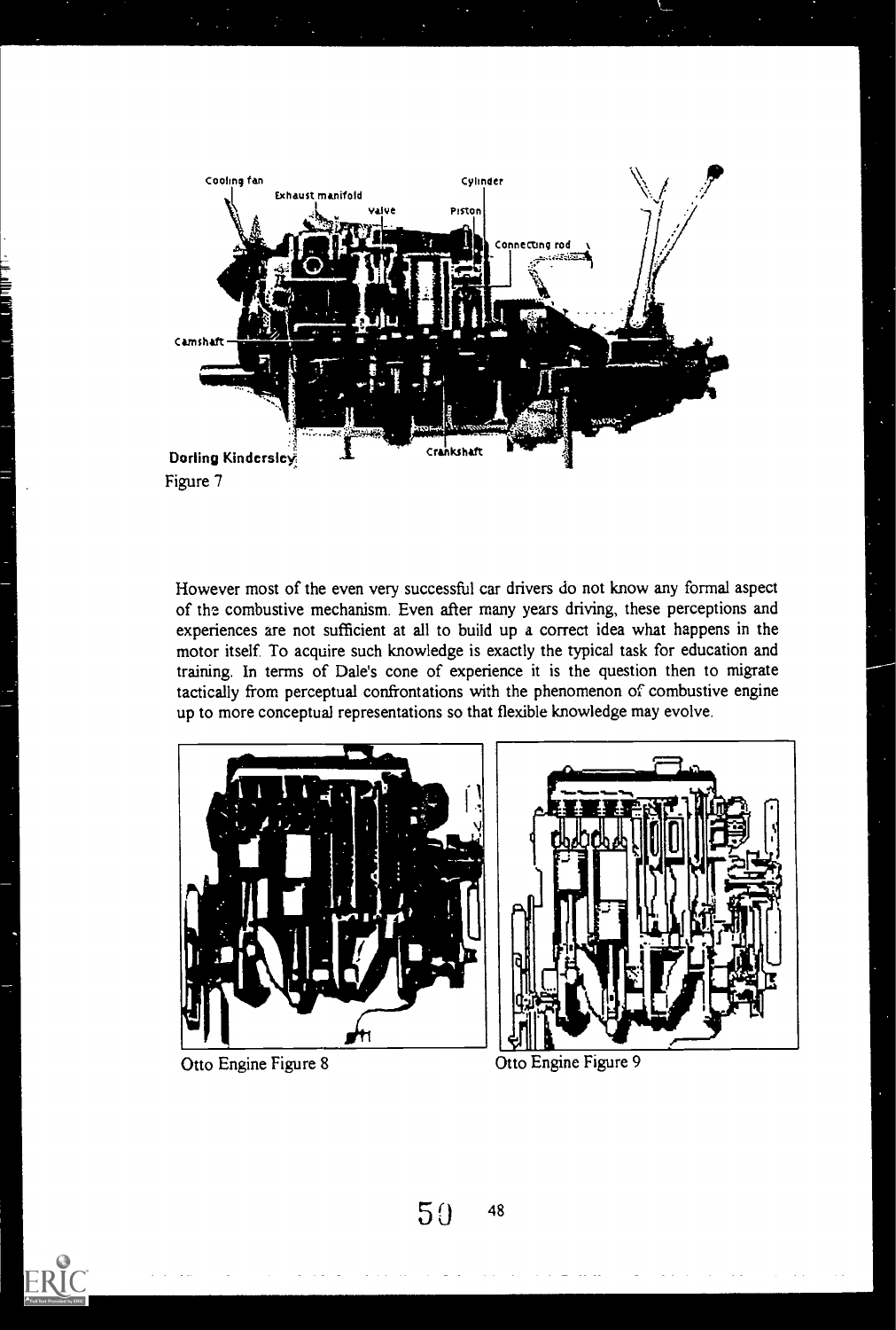The three images and caption text of the combustion engine are clipped from Microsoft's Encarta Encyclopaedia on CD-ROM.

#### Early Internal-Combustion Engine

One of the most important inventions of the mid- to late- 1800s, the internal-combustion engine generated mechanical energy by burning fuel in a combustion chamber. The introduction of the new engine led almost immediately to the development of the automobile, which had been largely unfeasible with the unwieldy steam engine. Shown here is a 1925 Morris engine, the basic unit for a family car. It features four



in-line cylinders with aluminium pistons. The valves are opened by push rods operated by a camshaft and closed by springs. Power is transmitted by means of the crankshaft to the gearbox. (By: Dorling Kindersley) Otto Engine Figure 10

The displayed opened engine takes place in an animation sequence to illustrate different periods in the Otto-cycle engine, named after its inventor, the German technician Nikolaus August Otto (1832-91). It is the familiar gasoline engine used in automobiles and aeroplanes. The diesel engine, named after the French-born German engineer Rudolf Christian Karl Diesel, operates on a different principle and usually uses oil as a fuel.

The first image (Otto Engine Figure 1) gives quite a global  $_{\text{spark}}$  spark value impression of the overall shape and is quite close to a pictographic representation; The Piston global components are visible, only to attend global positions of **the state of the state of the state of the state of the state of the state of the state of the state of the state of the state of the state of the state of the state of the state of the** interrelated positions of the crankshaft, piston rod, piston and valves, the front view is more appropriate as it gives a natural argument to display only the constellation in one of the four cylinders.

Figures 8 to 10 displaying the Otto Engine with an increasing level of detail illustrate the



Figure 11 Front view

capability of current drawing facilities in graphical user interfaces to prune away successive levels of details, even in bit-mapped images. The potential opportunity of these various smudging levels in hypermedia presentation is that we might confront

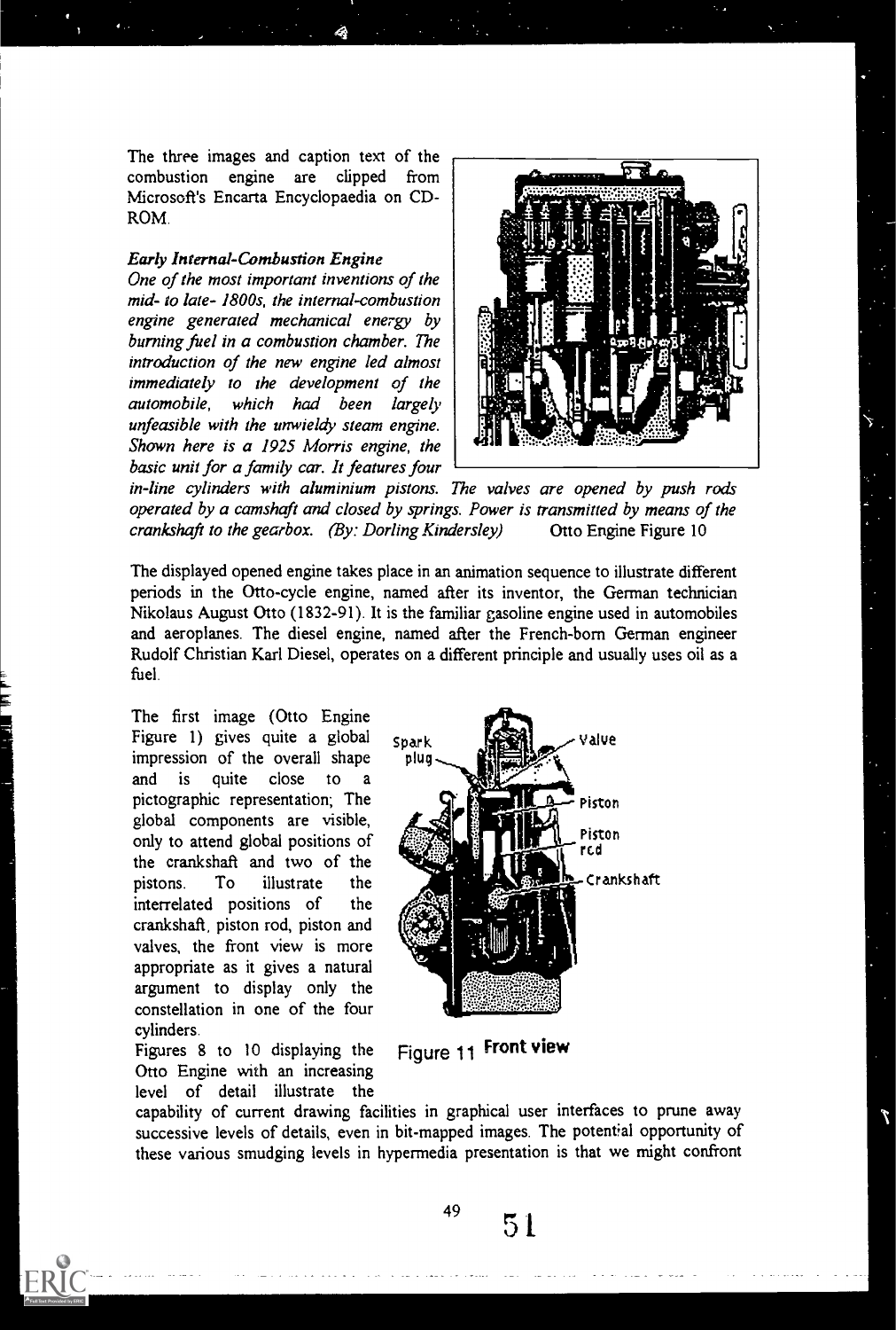students with pictures that are automatically filtered from details just above to the level of understanding at that moment

## Computer-based Adaptation of Visual Images

As more tools for image processing become available, it becomes easier and challenging for courseware engineers to prescribe adaptive levels of detail in didactic images. The next two pictures of arch fences start quite differenct reactions in perception, interpretation, generalisation and retention for the user. Figure 13 has been derived from figure 12 by means of Corel Draw's 'tracing' facility.



Figure 12 Figure 13

To illustrate the technique as used to change Otto Engine Figure 10 into 9 and finally into 8, the bitmap image of the three arches above is used to trace its contours and finally drawing the attention of the user to i's major components, hiding the structure of the bricks the fall of the light etc. Essential however is that the fir al trace image

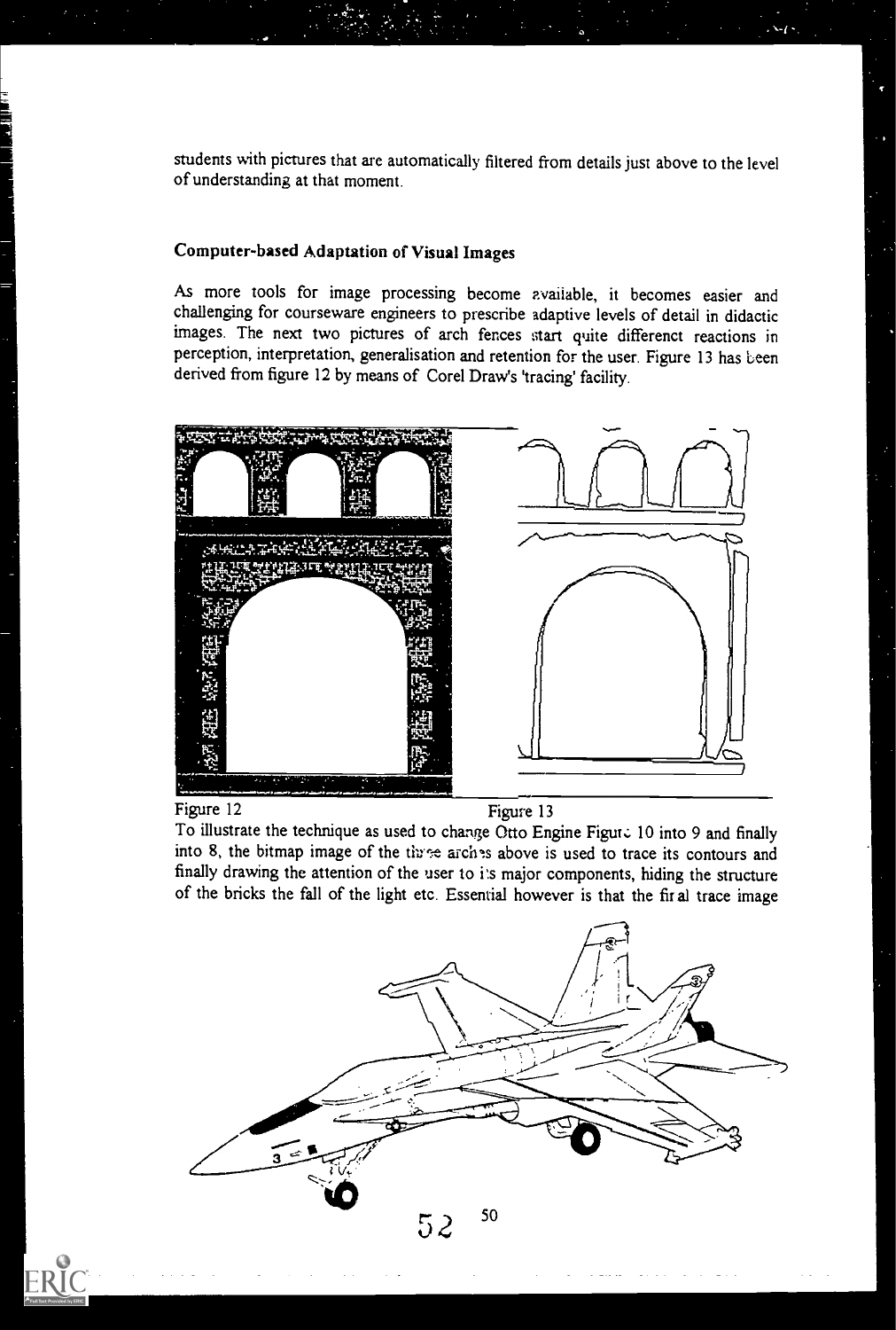keeps the impression of a real object, with small vividness in its lines so that it activates the imagination of the spectator. Visuals, composed of purely geometric elements miss this suggestion and though they suggest more exactness, they lack the appeal to the human mind. Finally the contour image in figure 13 costs only 200 times less storage space and can be drawn in a fraction of the time compaired to figure 12. In fact this contour sketch can be handled as an object image, which is easy to colour or to rescale based on an actual presentation or instructional arguments. In terms of Dale's dimension of contrived versus real experience it is obvious that the contour image is situated more closely to the symbolic level, however it keeps a stronger reminiscence to the perceptual image of the photograph by its suggestive details.

Bit mapped images are difficult to manipulate in a meaningful way, as there is no information about its components. Object images can be filtered, cropped and distorted based on semantic criteria as long as the names of its labelled parts are compatible with the descriptions of its functions and relations to the presentation arguments like speed impression, articulation of perspective etc.



F:gure 15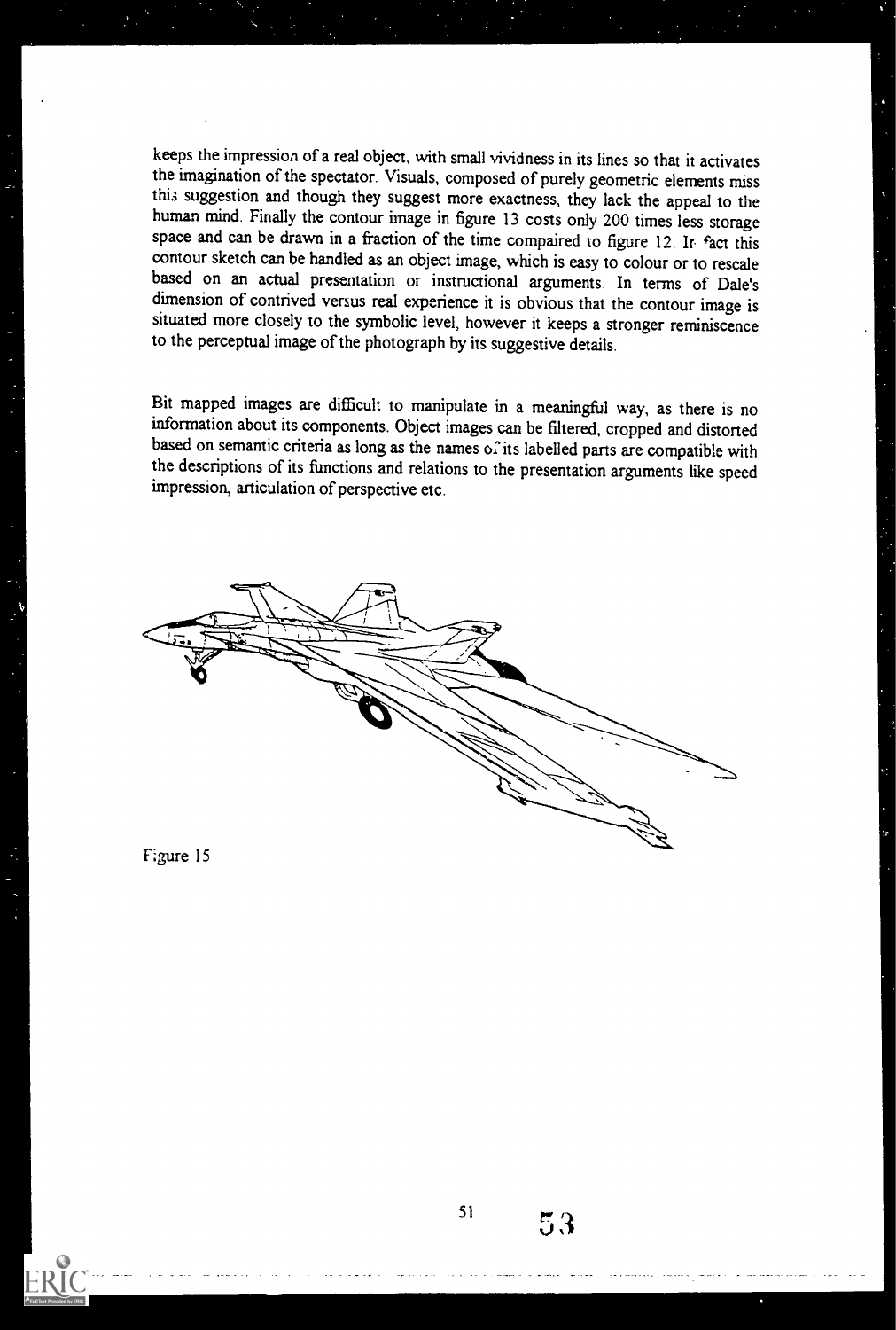





the functionality of certain objects and to change easily between certain cognitive perspectives elicited by display arguments as shown before. The display of the pneumatic train semaphore (figure 17) gives a rudimentary impression of its working. The human eye however needs a longer time to detect the mechanistic elements like the airtubes, the cylinder, the piston and the final drive mechanism of the switch staves.

The help of arrows to indicate the direction of movements and the cut and opened parts ask quite an effort of the visual designer to reduce the complexity while keeping the picture appropriate for different levels of expertise in users. Changing the function of the display in the explanation chain needs a laborious redrawing, and of course it cannot be generated automatically by a computer program. Is easy to see that one of the

major options in using object-onented pictures is in the pick-and-mix facilities, enabling hypermedia designers to include precisely defined elements of other pictures in new ones

52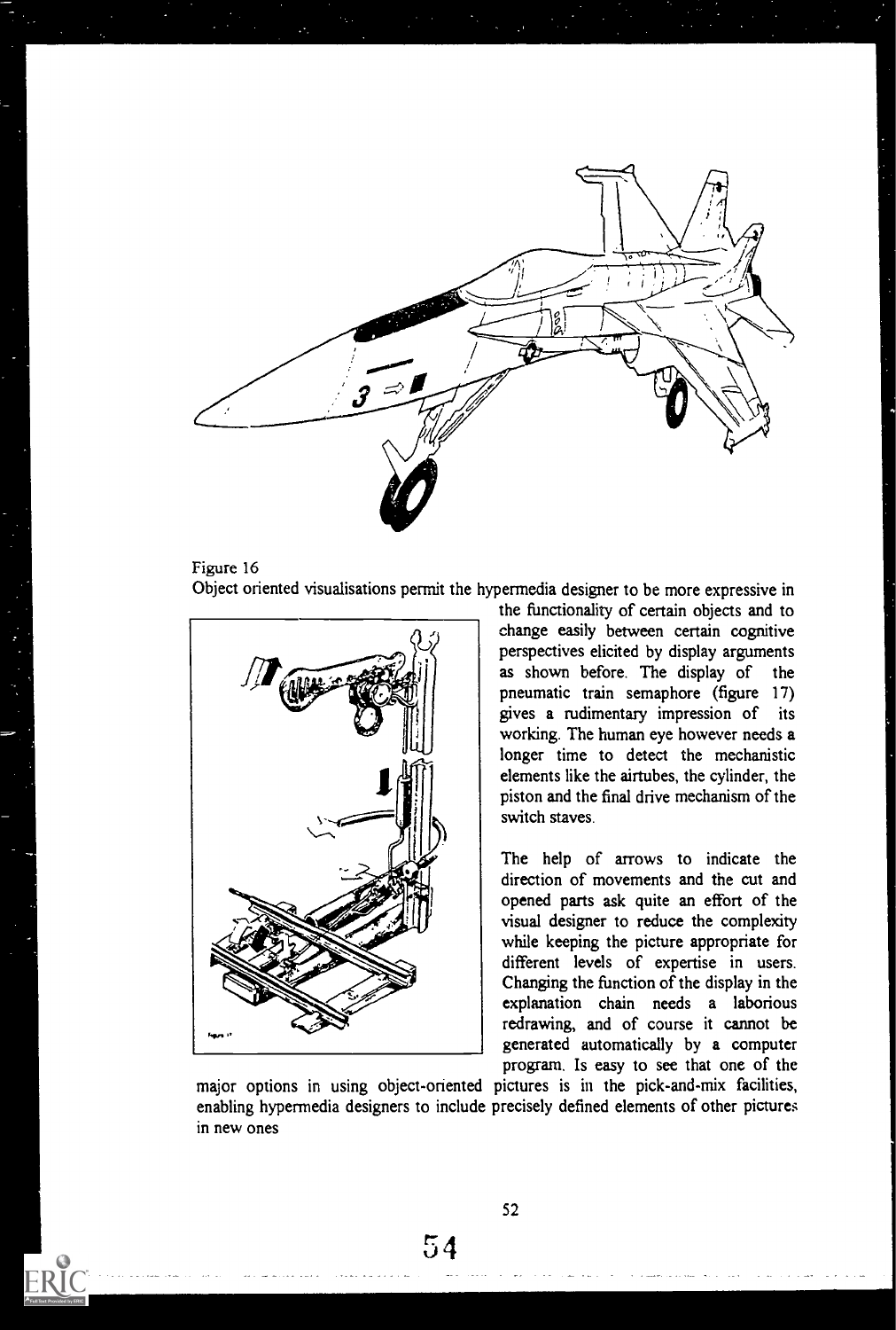Let's focus on technical drawings like those to explain maintenance personnel where to find certain elements or to prompt them in which order procedures should be performed. These drawings need sufficient details in certain parts while they may be global in the peripheral zone. Good examples can be found in repair manuals for the car dealers.



Figure 18



Within the scope of a certain assembly action like tightening the bolts through the cylinder head (figure 18), a drawing is made so that it servers as a direct orientation for the operation to be performed. The location and relative positions of the bolts have been drawn quite precisely, while the surface of the motor head is only suggested vague. A more delicate action to be expressed is the adjustment of parts, as shown in figures 19 and 20 Especially in the last two examples it it obvious that one has to hnd

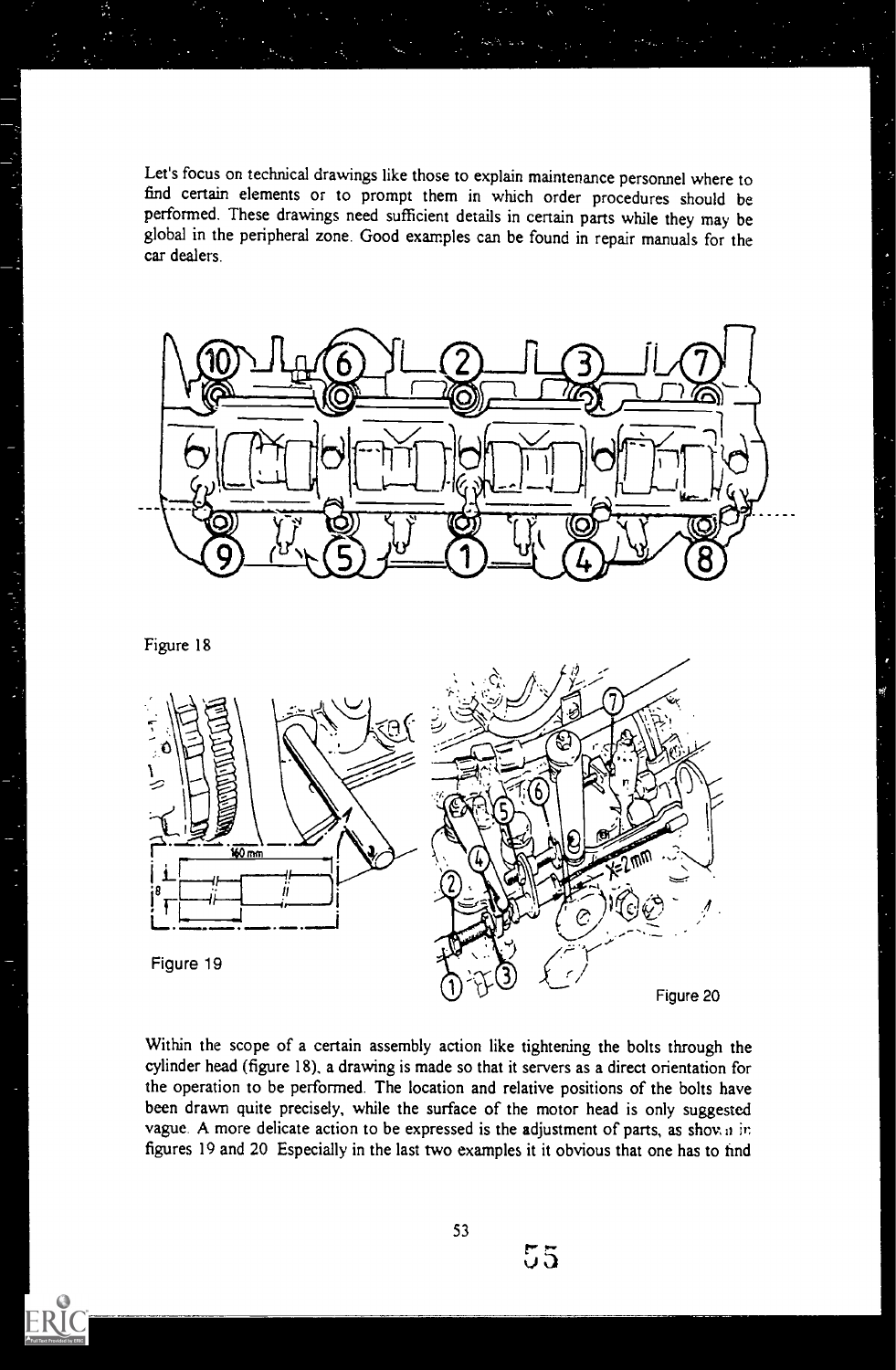a balance between the clearness and convenience of overview at one side and the wish to combine different actions in one picture at the other side

## Concept exploration by visual negotiations

Visual images may play an important role in concept formation, especially if the application domain is visual. If the concept space is more abstract, concept mappine techniques can be useful to express global entities as a framework for elaborations later on. Concept mapping has become popular in learning, design and problem solving The underlying idea is that the schematic representations give the user a greater flexibility while searching for creative solutions. Graphic representations rather than oral and written words enable to express the simultaneity of ideas in one stroke. Concept maps are mostly drawn in twodimensional space. For more dense networks, a third dimension may help, especially to distinguish between fore- and background. The negotiation metaphor is well known for learning purposes and says that students should not simply be receptive for new information, but they should be placed in the position of a stakeholder who faces the trade-off between changing him/her self (by internalising the new concepts) or by analysing the new ideas for their structure and reformulate them so that they fit in their actual state of knowledge. The first approach asks for a better memory while the second heavily relies on reasoning and detecting analogies. The concept mapping technique as a negotiation tool for evaluating these two strategies can be intensified by introducing 'spatial impossibilities' like present in the well-known paintings of Esscher. The two images below place the spectator in a mental conflict. He/she has to decide upon fore- / background positions based on the content in the nodes (placed on the edges of the figure).

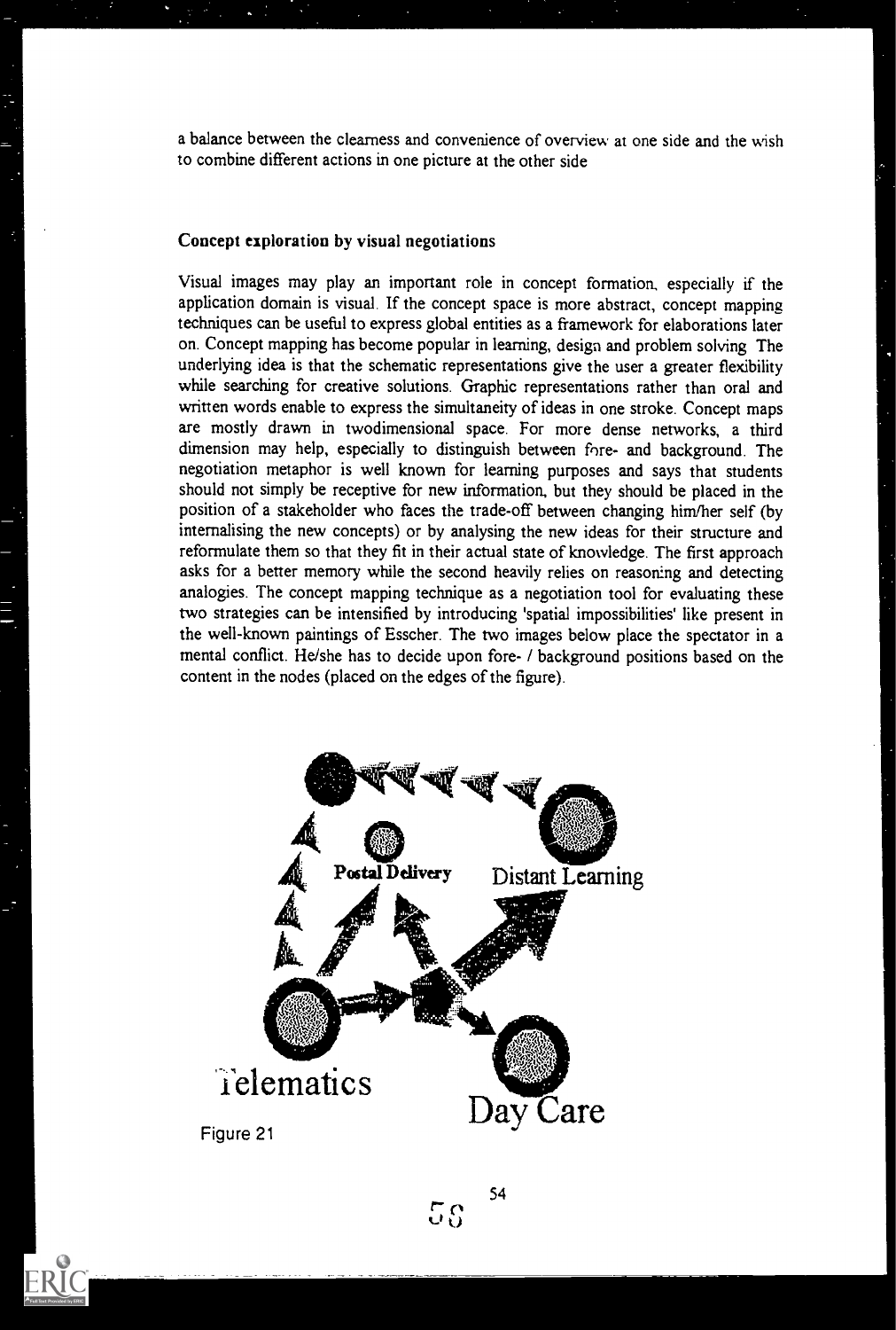

The choice should be effectuated in dragging the concept terms so that he spatial connotation looses ambiguity and reflects the semantic implication as well. The cognitve benefits of provoked mental conflicts will only emerge if the student is trained and motivated for a certain level of cognitive flexibility. If we regard the typical atmosphere and discipline in educational and training setting we see the opposite tendency: Students are trained to assimilate prestructured views and opinions. However many students face massive uncertainty if they meet realistic problems they have to solve, because they don't have fitting solutions ready to apply in their memory. So for creative jobs like design, human managment, boundary spanner and trouble shooter it is obvious that cognitve flexibility is a defacto attitute, that should have been stimulated in the early phases of learning.



Figure 22b

Spatial connotations of concept relations have been worked out by researchers quite intensively so far The basic assumption is that human knowledge cannot only be scaffolded by verbal concepts, but need a more perceptual and experiential representation for several reasons Computers may help in realising the manipulation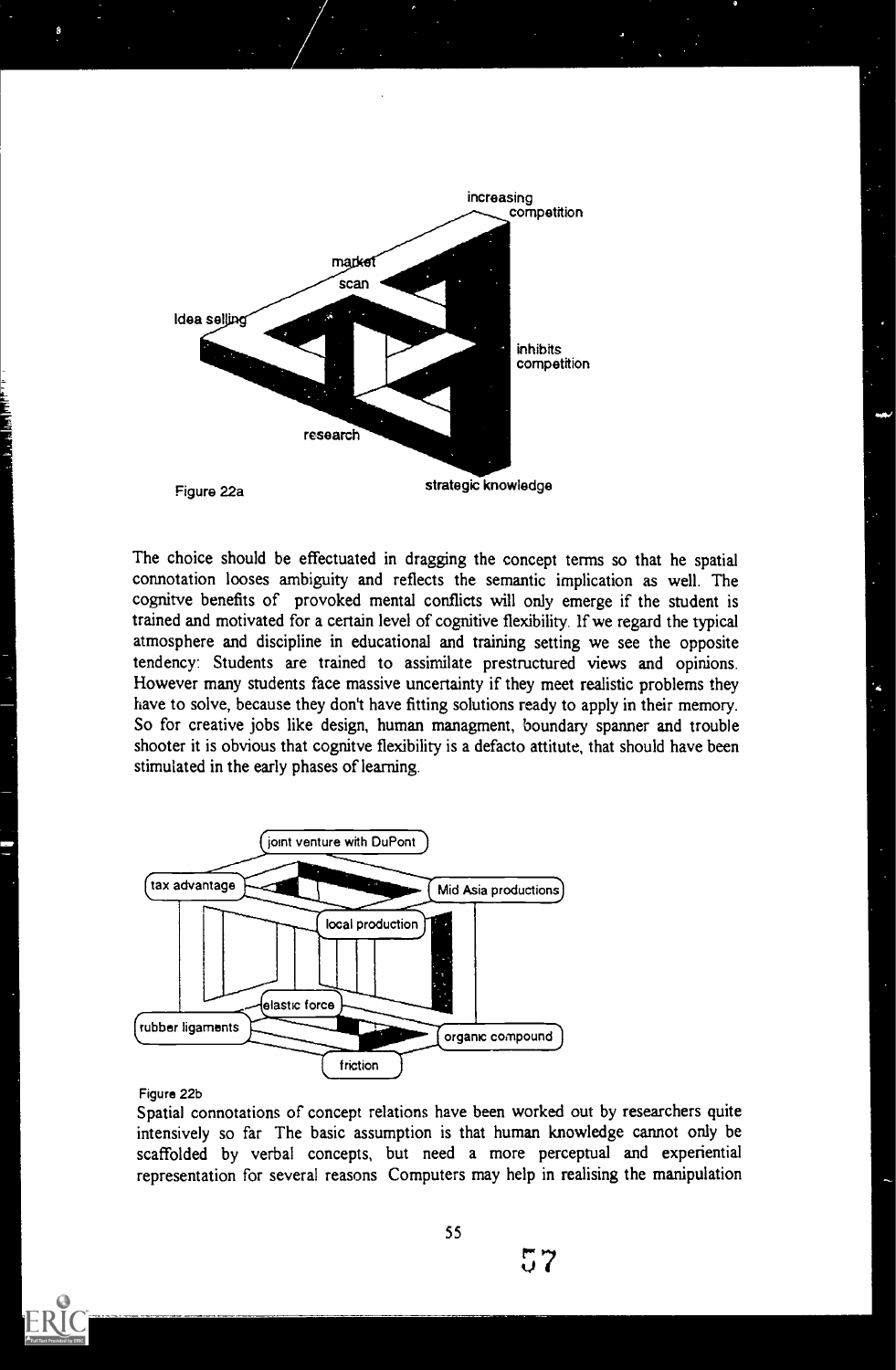and reconciliation between the user and his/her conflicting mental perspectives. In fact the visualisation here works as a provocation to the user who will strive for equilibrity between knowing, feeling and seeing The perceptual conflict as demonstrated above can also be extrapolated to an operational one, in which the user has to compete against 'primitive' intuitions how to achieve a certain spatial effect. Let's take a simple spatial, conflictless design tool for concentric objects before going into an example which may illustrate provocational situations for travellers through concept space.



Figure 23



Figure 24

To show how we as perceivers are bound to 'common views' try to identify the next image. Where can you find this object? If you have problems finding the answer, try to make assumptions about the genetic element of this object: How did this shape evolve from the centre part? Why is the density of smaller elements higher at the outside of the object?

If you still have problems, please study some of its substructure in the next picture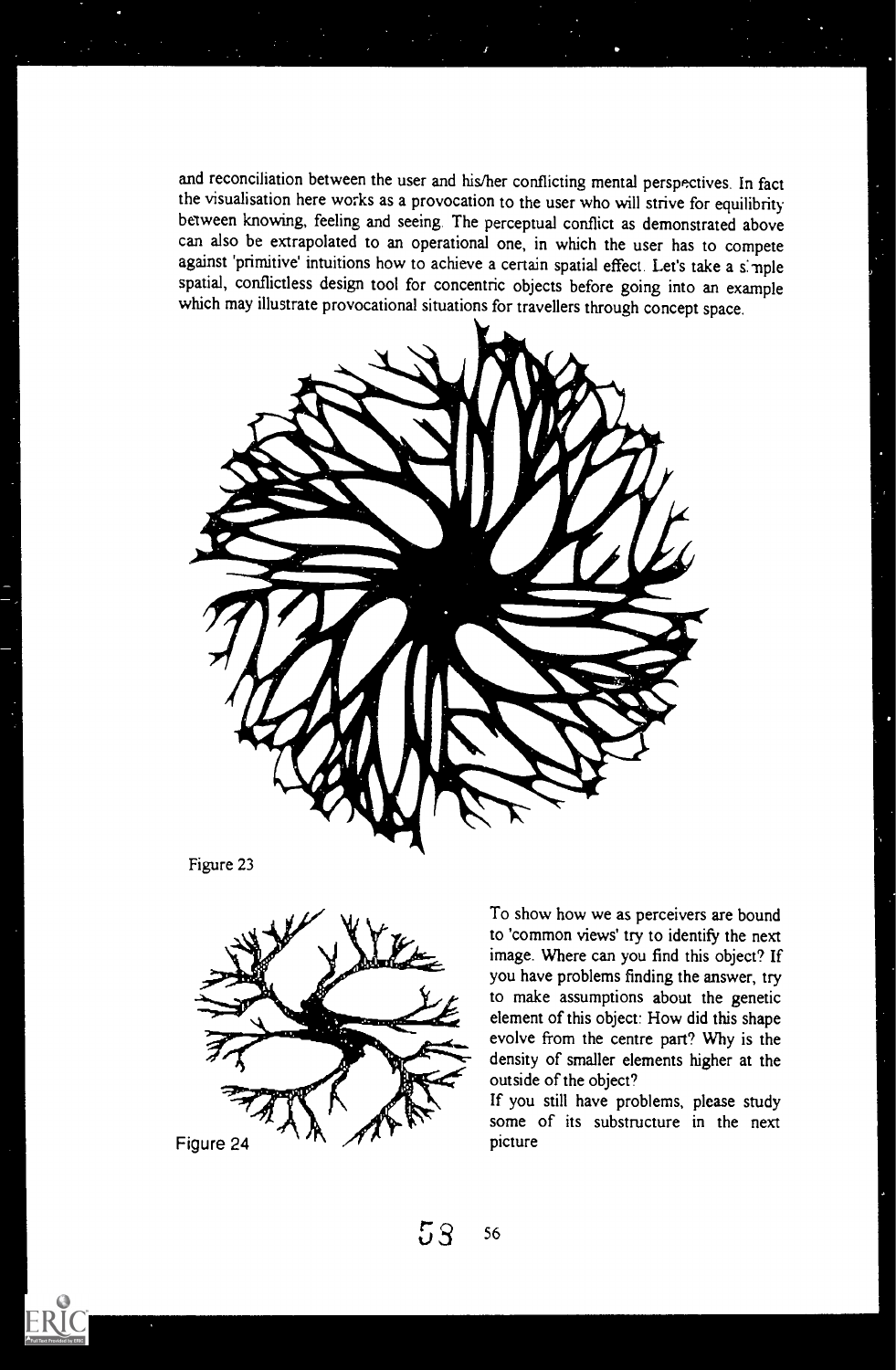Probably the organic structure in the centre of the figure acknowledges your initial idea that it has to do with a tree. However the trunk fails. If I ask you: "O.K. it is a tree, but where can you find such a strange shape of a tree?" You might start some reasoning and find out it must be the top view of a tree. This is correct. This puzzle illustrates that the third dimension can easily confuse your normal reference to reality if not appearing in conventional situations or from conventional angles. This weak part of human perception can be used to amplify cognitive uncertainties which are very important in thinking, learning, decision making and design. Just like perceptual tasks, cognition needs exploratory situations where we can discover the constancy in our relation to reality by experiments. For instance it is a good practice to imagine cutting planes if you like to become aware of complex shapes.



the display methods as well, the wire-frame is the most rudimentary one. Hidden, constant and Gouraud give an increasing level of spatial and light-reflective realism.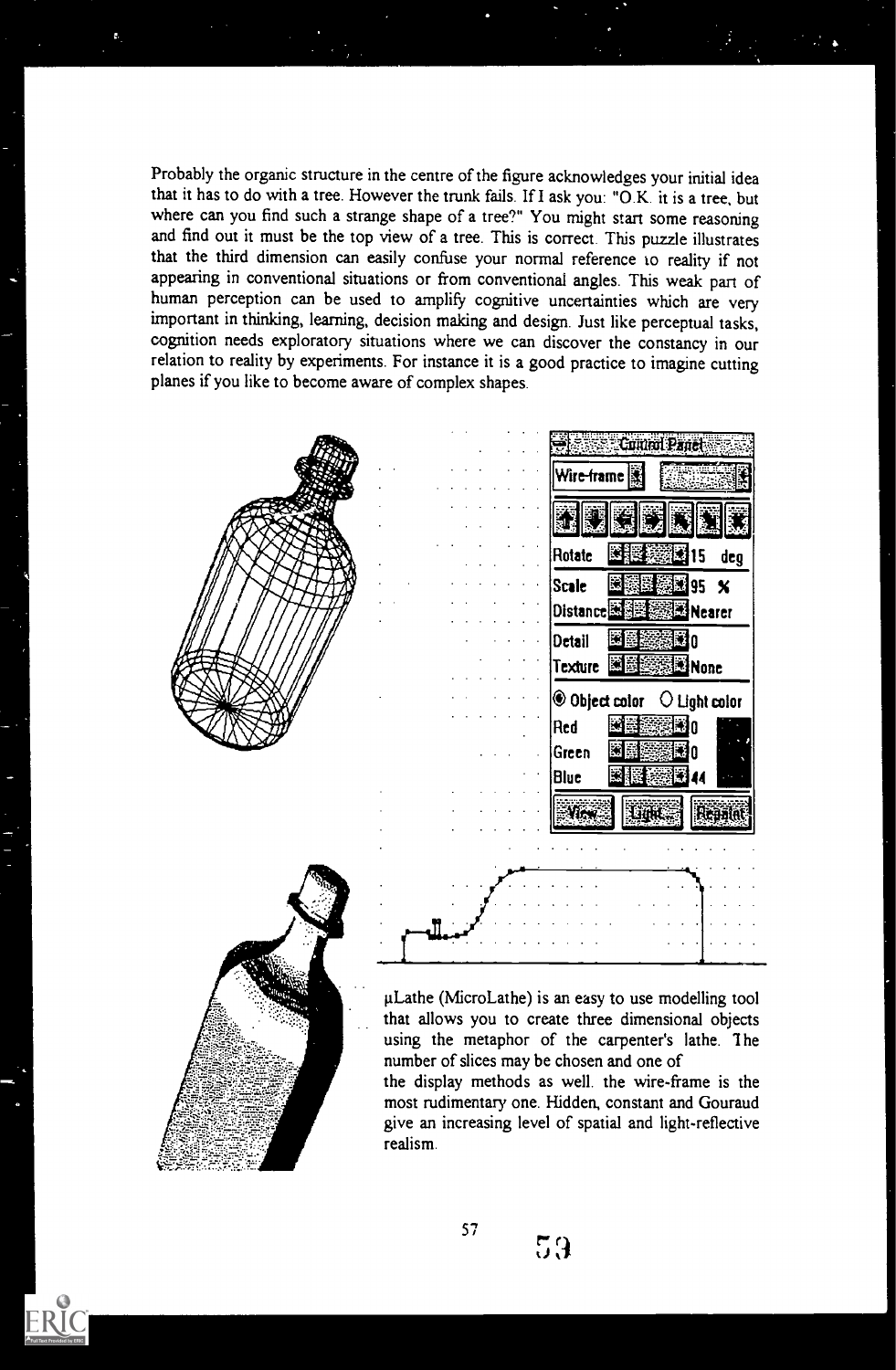

The different outlooks of the lathing procedure can immediately be viewed and controlled for certain conditions of light and rotation. The lathing metaphor enables the user to explore the relation between lathing curve and its final effect in 3D space. It illustrates perfectly the functionality of CADD technology (Computer Assisted Draft and Design). It is not only effective for the designer of visuals but especially adequate for students who use it as an exploratory tool for spatial awareness.

## Conclusions

This chapter has raised some didactical opportunities which may benefit from graphical and spatial manipulations by the student. Browsing through visual images in interactive learning material until now is restricted to simple actions like panning and zooming like present in current CAD and drawing packages. Visual representations in computer systems allow the user to explore spatial perspectives in order to acquire a better understanding of physical objects, machinery and constructions like architecture and design